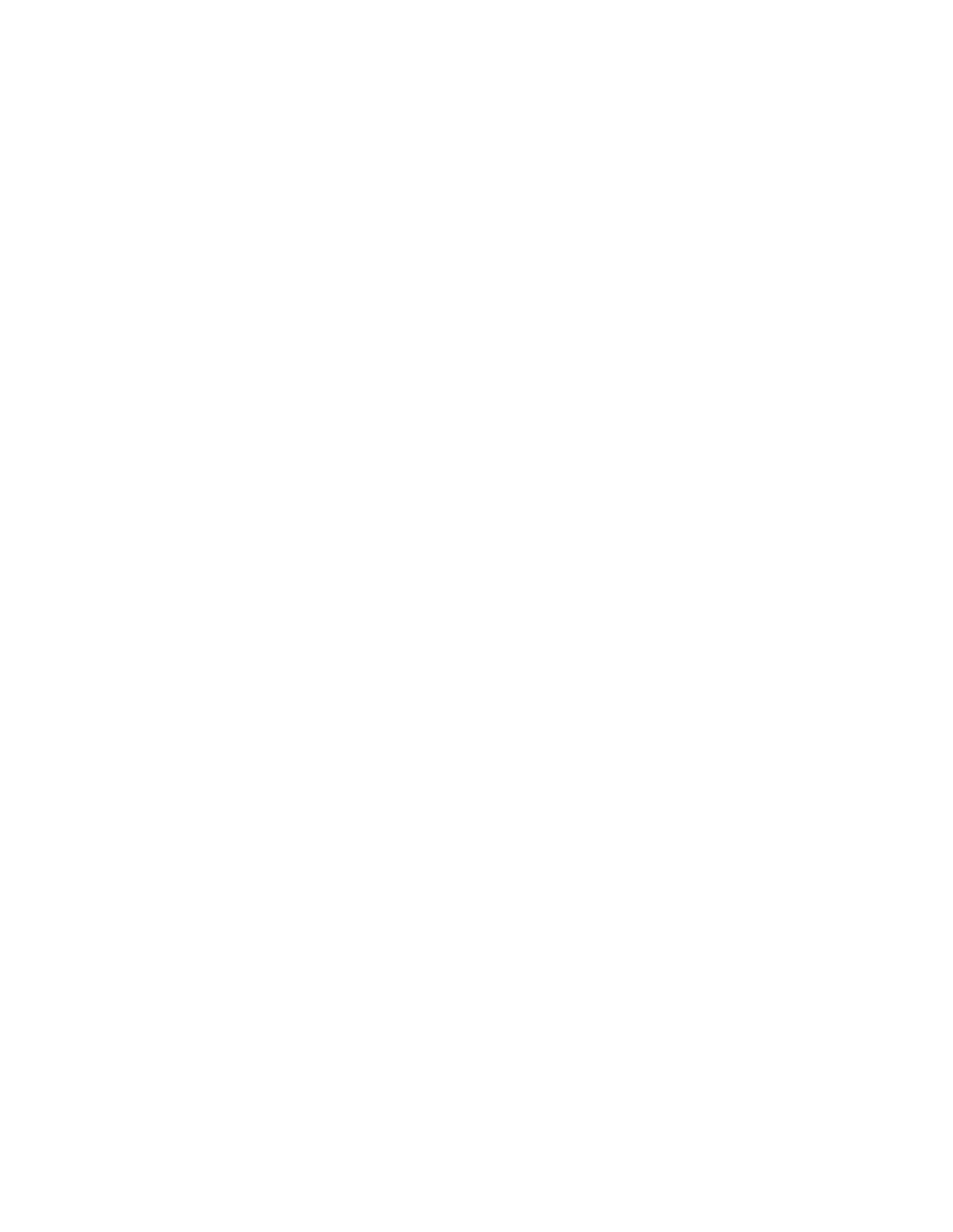# Contents

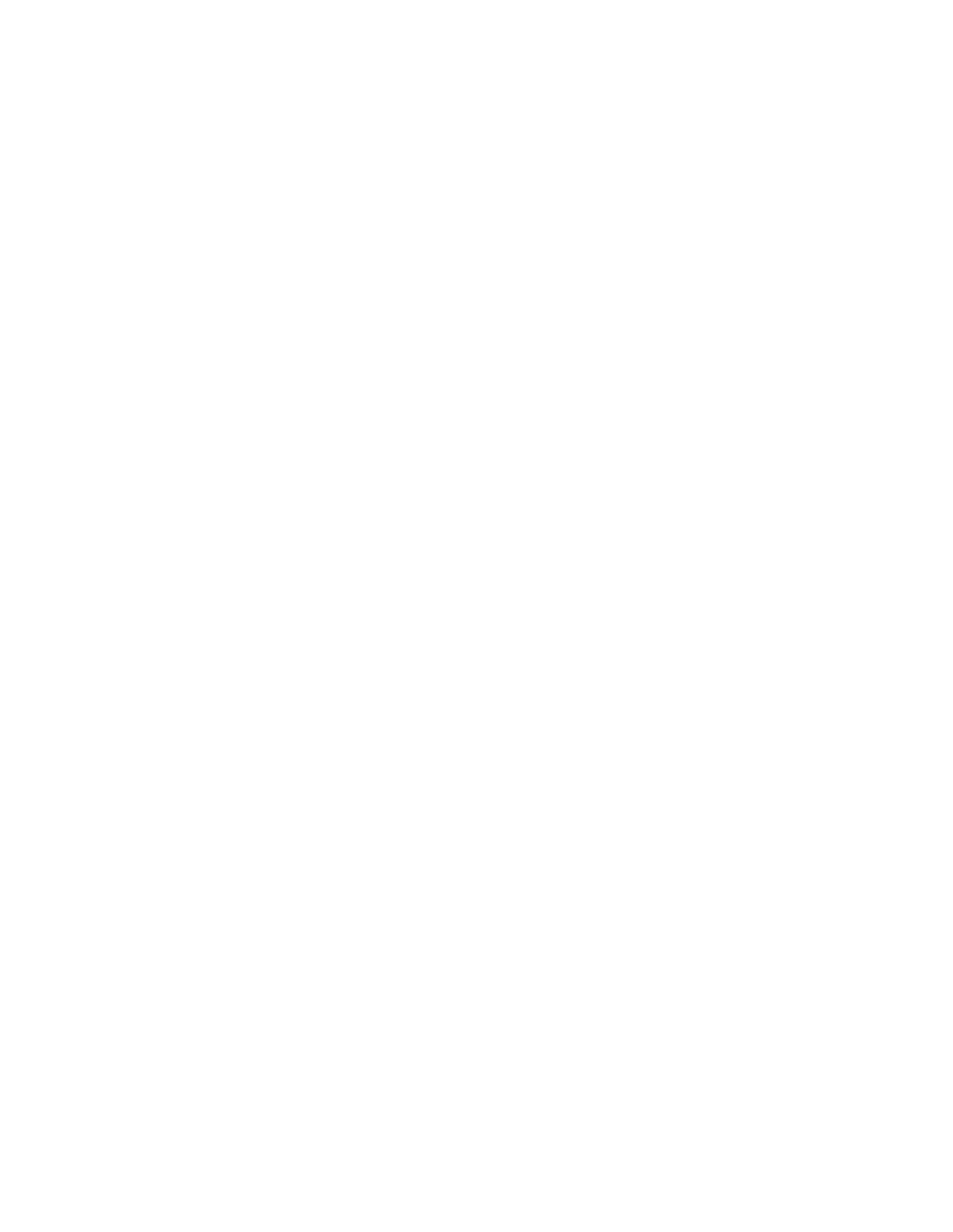# <span id="page-4-0"></span>Foreword

In September 2004, the Centers for Disease Control and Prevention (CDC) awarded the Colorado<br>Department of Public Health and Environment a<br>two-year grant to enhance child and adolescent health n September 2004, the Centers for Disease Control and Prevention (CDC) awarded the Colorado Department of Public Health and Environment a in Colorado through violence prevention. The Injury, Suicide and Violence Prevention Section and the Child, Adolescent and School Health Section in the Prevention Services Division at the Colorado Department of Public Health and Environment, under the guidance of the Colorado Prevention Leadership Council, are coordinating the project. A Violence Prevention Advisory Group, consisting of violence prevention experts, state agency leaders and members of statewide prevention groups, was created to assist in the completion of a state assessment of child and adolescent violence and the development of a statewide strategic plan for violence prevention. The assessment report, *Child and Adolescent Violence in Colorado: A 2005 Status Report*, was released in fall 2005 and can be accessed at<http://www.cdphe.state.co.us/ps/YVPP/index.html>.

The Colorado Department of Public Health and Environment's Prevention Services Division (PSD) and the members of the Violence Prevention Advisory Group are pleased to present *Bold Steps Toward Child and Adolescent Health: A Plan for Youth Violence Prevention in Colorado*, the culmination of two years of expert analysis of youth violence prevention practices, programs, data sources and laws. This plan is designed to improve the overall health and safety of Colorado's children and youth by recommending "bold steps" toward mitigating risk and increasing protection of young people as individuals, in their interpersonal relationships, as members of a community and as members of society.

This strategic plan for statewide child and adolescent violence prevention is based on findings from *Child and Adolescent Violence in Colorado: A 2005 Status Report*. The status report examined risk and protective factors, data and data sources, Colorado statutes, current state-level programs, uniform minimum standards, and best practices for child and adolescent violence and violence prevention throughout Colorado. The bold steps recommended on the following pages are based on the research of David Hawkins and



Richard Catalano,<sup>1</sup> [Michael Resnick and Peggy Mann](#page-15-0) Rinehart,2 and Peter Benson,3 all of whom are leaders in the field of research regarding shared risk and protective factors for violence perpetration and victimization. The steps use a public health approach and are aimed at having an impact on children and adolescents in every aspect of life. The Violence Prevention Advisory Group is optimistic that, through the implementation of these steps, Colorado's children and adolescents not only will experience less violence but their overall health, safety and well-being will be enriched.

The purpose of the strategic plan is to create integrated recommendations that address shared risk and protective factors for multiple types of child and adolescent violence across all domains of influence. Through collaborative partnerships, universal and selected prevention strategies, and research-based approaches, the plan presents steps to most effectively reduce the rates of child and adolescent violence throughout Colorado. The plan is organized according to the World Health Organization's ecological model for understanding violence, based on multiple levels of influence on behavior (individual, relationship, community, societal[\).4](#page-15-0)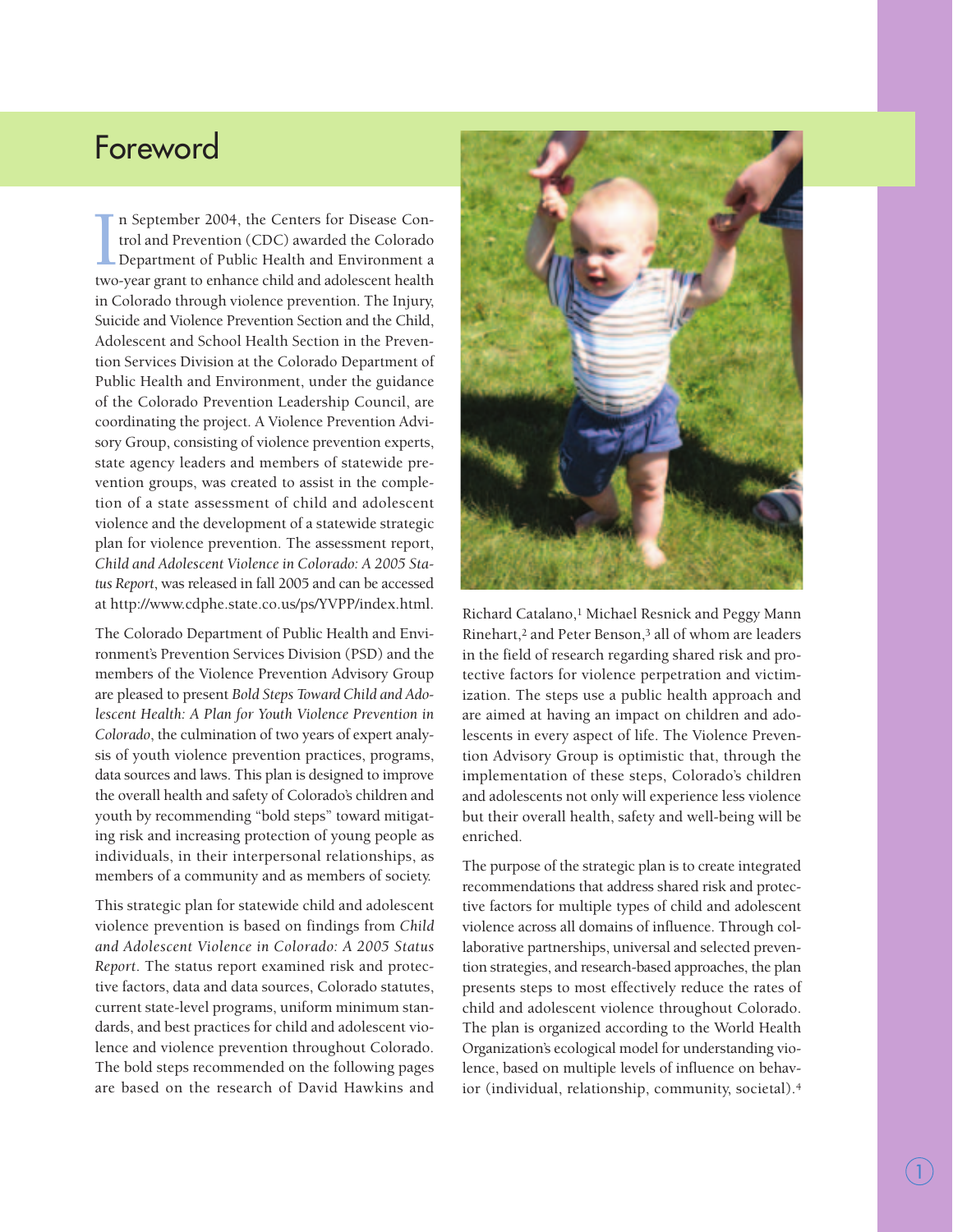Further, each section of this strategic plan is defined by a broad goal to reduce violence based on reducing risk and enhancing protection. The plan prioritizes addressing factors that have an impact on all types of violence.

Indicators for success are based on data collected for the aforementioned status report and on the 2005 Youth Risk Behavior Survey. Outcomes will be measured using the same data sources used in the status report and from the 2007 and 2009 Youth Risk Behavior Surveys.

Primarily, the audience for this strategic plan is statelevel organizations, particularly those funding youth violence prevention at the community level. Secondarily, communities are encouraged to use this plan as a framework upon which to build more specific strategies targeted to community needs. These bold steps, once adopted by state agencies, should reduce child and adolescent violence because the recommendations are based on an integrated approach addressing violence more broadly across all aspects of a child's and adolescent's life. With this plan, duplication of effort and the competition for resources will decrease.

This strategic plan targeting children and adolescents from birth to age 18 focuses on positive youth development and is designed to have an impact on multiple types of violence, including child maltreatment, youth suicide, sexual assault and violence that occurs in interpersonal relationships, schools and communities.

#### The following are some key terms used throughout the strategic plan:

**Public Health Approach**—a practical, goal-oriented and community-based approach for promoting and sustaining health. This approach seeks to identify risk and protective factors, determine when in the life course they typically occur and how they operate, and enable researchers to design preventive programs that are effective in reducing risk and promoting protection.<sup>5</sup>

**Risk Factors**—characteristics or situations that increase the probability that a child or adolescent will become a victim or perpetrator of violence.<sup>6</sup>

**Protective Factors**—characteristics or situations that mitigate the risk of a child or adolescent becoming a victim or perpetrator of violenc[e.7](#page-15-0)

**Shared Risk and Protective Factors**—risk and/or protective factors that have an impact on more than one type of violence. For example, "family connectedness" is a shared protective factor for child maltreatment, suicide, sexual violence and community violence.

**Universal Prevention**—approaches that serve an entire population who share a general ris[k.8](#page-15-0)

**Selective Prevention**—approaches that serve subsets of the population with an enhanced risk of youth violence and are aimed at preventing the onset and reducing the risk of violenc[e.9](#page-15-0)

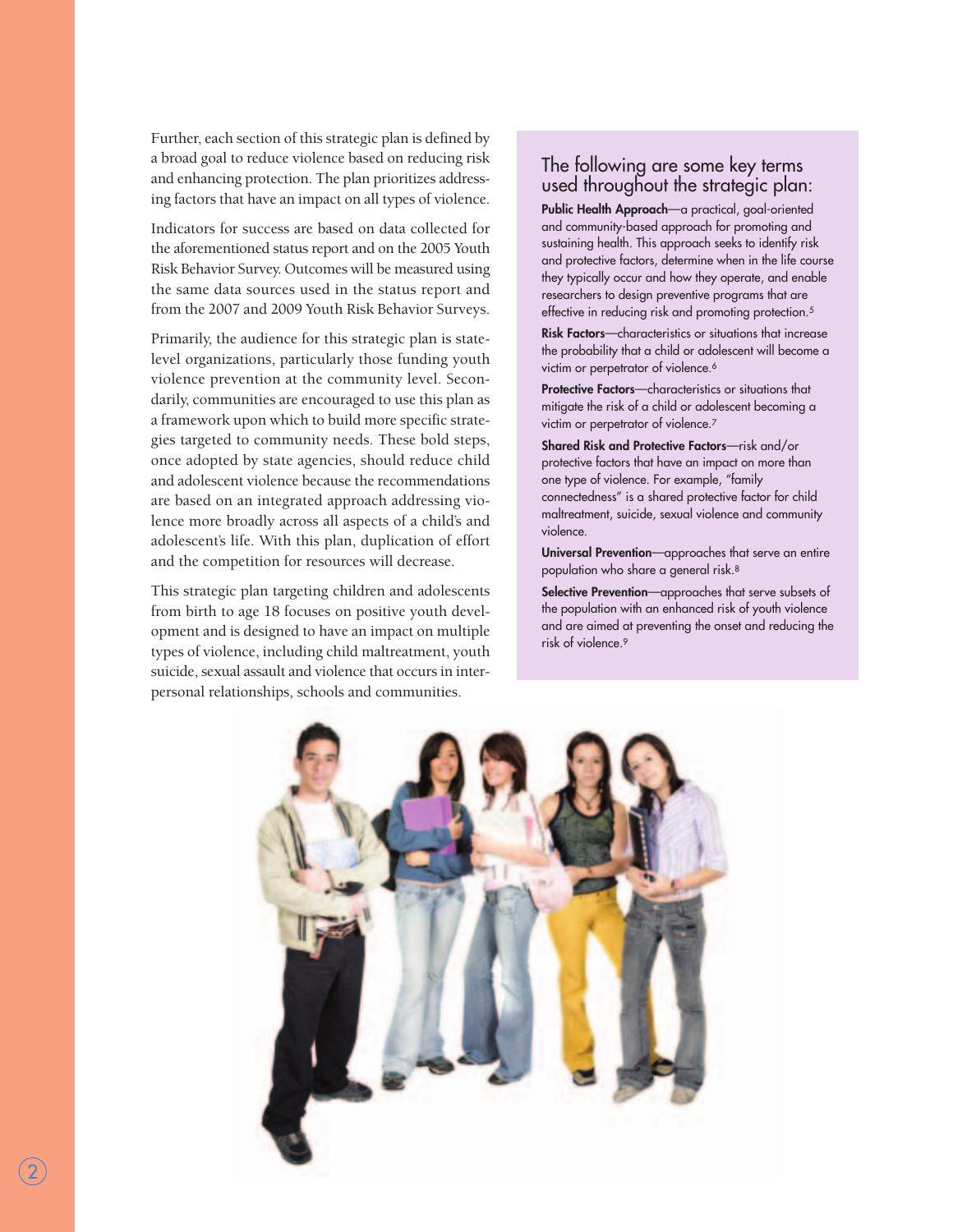# <span id="page-6-0"></span>Risk and Protective Factors

**Over the years, the field of violence prevention**<br>has developed a framework of risk and pro-<br>tective factors used to target efforts to stem<br>rates of violence in communities. Risk factors are those has developed a framework of risk and protective factors used to target efforts to stem characteristics or situations that increase the probability that a child or adolescent will become a victim or perpetrator of violence. Protective factors are those characteristics or situations that mitigate the risk of a child or adolescent becoming a victim or perpetrator of violence. Prevention science research suggests that the most effective methods for promoting positive youth development and preventing problem behaviors involve addressing both risk and protective factor[s.10](#page-15-0) It is difficult to develop high levels of protection in the face of high levels of risk, suggesting that children who are exposed to very few protective factors may benefit not only from increased protective factors but also from risk-reduction strategie[s.11](#page-15-0) This framework has been advantageous in helping practitioners and academics understand how individuals develop the propensity for violent behavior, illustrating why addressing risk and protective factors is important to violence prevention programs and practitioners.

Historically, prevention programming has operated in silos based on type of violence. Programs have been designed to address gang violence, teen dating violence or bullying and have been evaluated to measure only the impact the program has on the designated violent behavior targeted by the program. As a result, communities either implement many prevention programs in an effort to have an impact on multiple types of violence or, more likely, have to prioritize which types of violence to address while lacking the time and/or resources to address all violence.

Prevention efforts, focused solely on specific types of violence, do not reflect young people's total life context or the way in which violence occurs within communities. Early childhood trauma, such as sexual assault, can become a risk for future problem behavior such as obesity, substance abuse, bullying, further sexual assault, and/or suicide. Why not, then, implement programs that educate and empower parents, families and communities to create healthy and safe environments in which children can thrive? As pre-

*[Risk factors are those characteristics](#page-15-0) or situations that increase the probability that a child or adolescent will become a victim or perpetrator of violence.12*

*Protective factors are those characteristics or situations that mitigate the risk of a child or adolescent becoming a victim or perpetrator of violence.13*

vention science progresses toward an integrated approach, strategies that tackle shared risk and protective factors in order to impact multiple types of violence are emerging. For example, research identifies substance abuse as a risk factor for all types of violence. Therefore, communities that implement research-based substance abuse prevention programs will see an impact on multiple violent and problem behaviors, such as suicide, sexual violence and child maltreatment, without the program being specifically designed to address suicide, sexual violence or child maltreatment.

Shared risk and protective factors are those that impact more than one type of violence. Research conducted to date on risk and protective factors for various types of child and adolescent violence reveals a level of consistency across some forms of violence, including those targeted by this strategic plan:

- child maltreatment community violence
- youth suicide sexual violence
- 
- school violence teen dating violence
- 
- bullying

State agencies and communities can maximize resources and address multiple types of violence by implementing programs that reduce shared risk and enhance shared protective factors. Taking the bold steps recommended in this plan also will provide state agencies with critical knowledge about what types of health and safety issues are affected by addressing shared risk.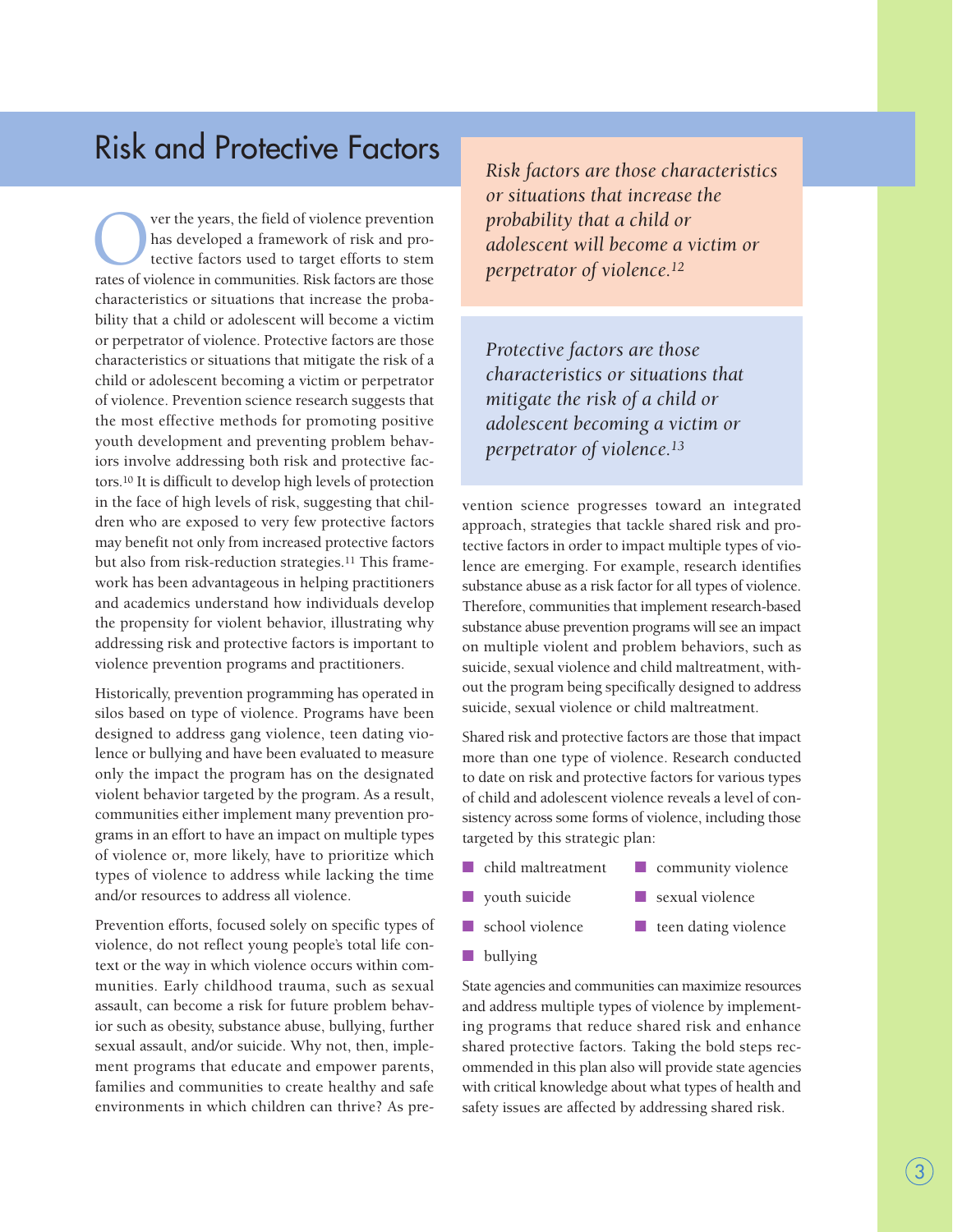### **THE SHARED RISK AND PROTECTIVE FACTORS**

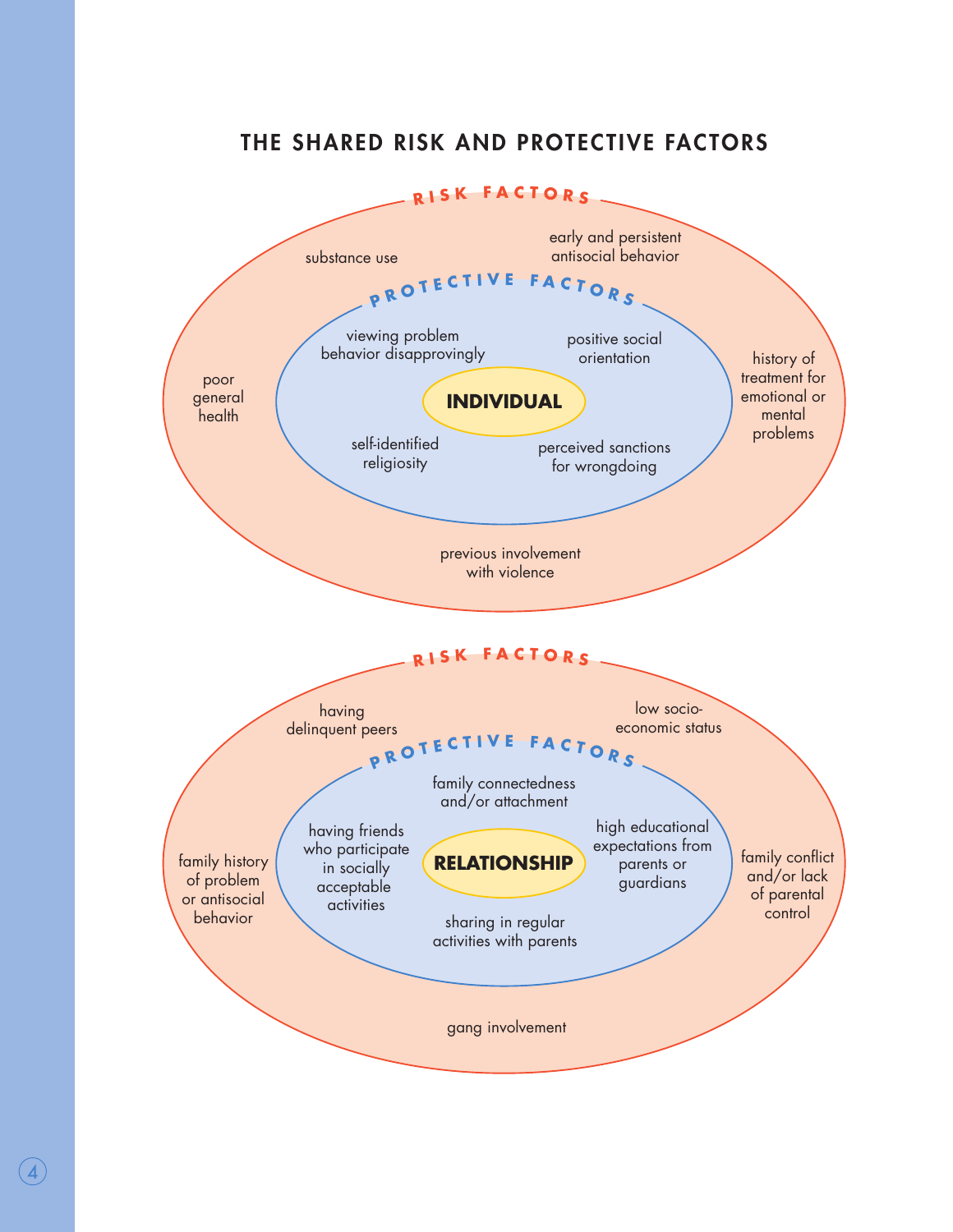

The bold steps outlined in this strategic plan are intended to highlight strategies that address these shared factors.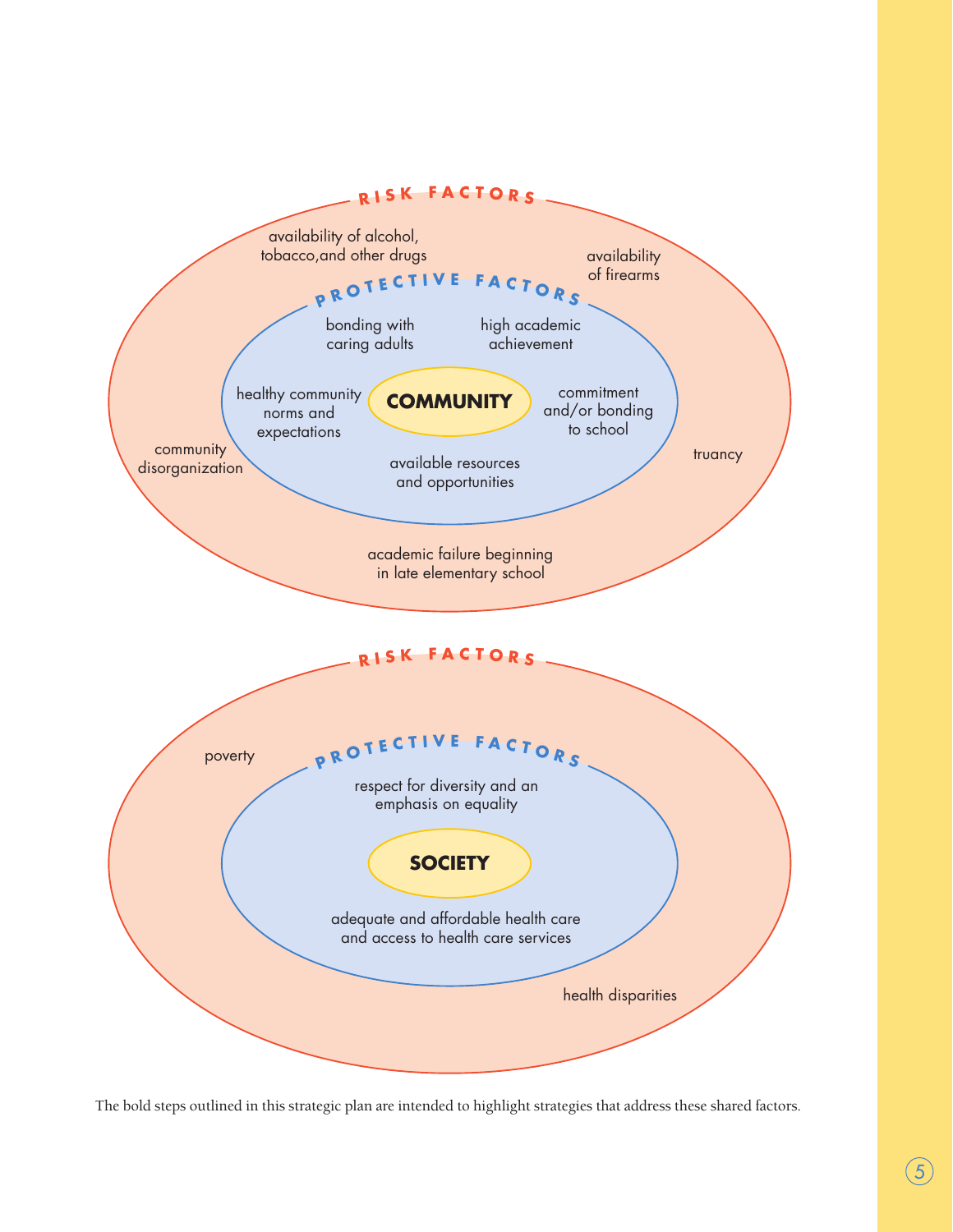# <span id="page-9-0"></span>Strategic Plan

### **Bold Steps** Toward Child and Adolescent Health: A Plan for Youth Violence Prevention in Colorado

#### **BOLD STEPS** for Child and Adolescent Violence Prevention

In the 2002 World Report on Violence and Health,<sup>14</sup><br>the World Health Organization presented an eco-<br>logical model for understanding and preventing<br>violence. This model explores the relationship between n the 2002 World Report on Violence and Health, 14 the World Health Organization presented an eco-**L** logical model for understanding and preventing individual and contextual factors at multiple levels that influence human behavior. The bold steps that serve as the core of this strategic plan are based on this mode[l.15](#page-15-0) Recommendations for change are made at the individual, relationship, community and societal levels of influence.

The ecological model provides the framework for the development of prevention and intervention strategies at each level of influence that has an impact on violent behavior at every stage of a child's or adolescent's life. The bold steps presented in this plan are categorized by level of influence, based on shared risk and protective factors, and intended to have an impact on multiple types of child and adolescent violence.

#### **VISION**

*The vision of the Violence Prevention Advisory Group is to enhance child and adolescent health in Colorado through significant reductions in violence.*

#### **MISSION OF THE STRATEGIC PLAN**

*The mission of the strategic plan is to initiate evidence-based, communitydriven prevention efforts throughout Colorado that emphasize addressing shared risk and protective factors and that strengthen collaborative partnerships.*



**Ecological model for understanding violence**

Source: *World Report on Violence and Health,* World Health Organization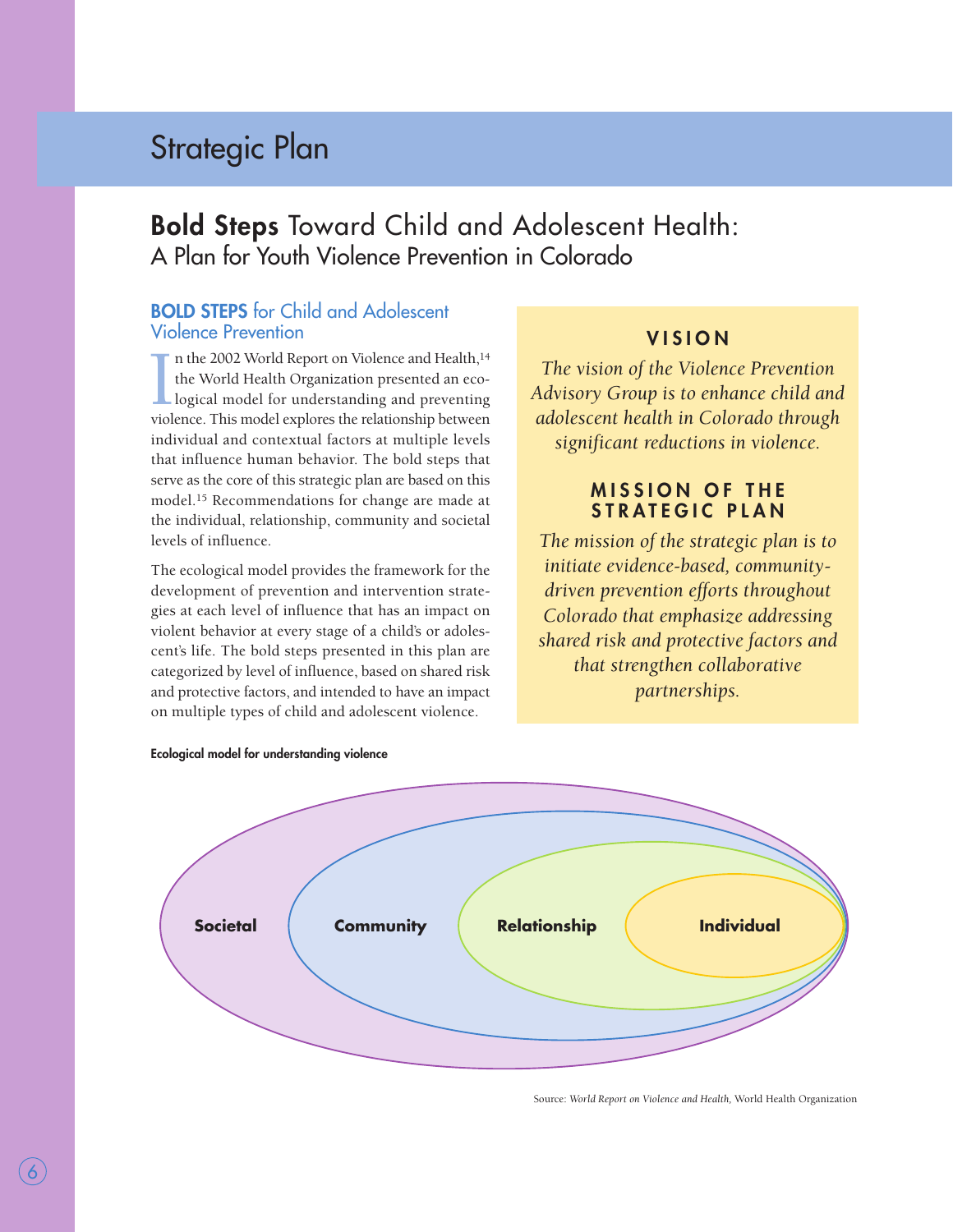#### <span id="page-10-0"></span>**BOLD STEPS**

#### ■ INDIVIDUAL

Influencing change at the individual level requires having an impact on factors that are rooted in a person's biology and history. An individual's behavior can be directly linked to biologically based disorders or to a personal history or experience that has resulted in maladaptive ways of communicating or relating to others. Bold steps that lead to individual-level change include supporting and advancing programs that increase selfesteem and teach anger and anxiety management, as well as improve communication and social skills. Such programs aim to provide children and adolescents with the necessary tools to manage challenging situations through healthy and socially acceptable means.

#### **Goal**

Ensure that multiple, supportive relationships; prosocial, skill-building opportunities; and appropriate prevention services are available and accessible to all Colorado children and adolescents.

#### *Risk Factors*

- ✘ substance use
- early and persistent antisocial behavior
- ✘ previous involvement with violence
- ✘ history of treatment for emotional or mental health problems
- ✘ poor general health

#### *Protective Factors*

- $\triangleright$  viewing problem behavior disapprovingly
- $\checkmark$  positive social orientation
- $\triangleright$  self-identified religiosity
- $\vee$  perceived sanctions for wrongdoing



#### **Bold Steps**

- 1. Implement and evaluate school-based substance abuse and/or violence prevention programs that are research-based.
- 2. Evaluate increased statewide support for physical and mental health care services for all children and adolescents, with an emphasis on underserved populations.
- 3. Implement and evaluate programs that are available outside of school, such as after-school programs, that are research-based, open and available to all children and adolescents within the community, and provide services and activities that emphasize positive youth development.

#### **Indicators of Success—by 2010**

- 1. There will be a 10 percent increase in the number of school districts offering substance abuse and/or violence prevention programs that are researchbased; a 10 percent decrease in self-reported, 30 day substance use among Colorado students; and a 15 percent decrease in 30-day incidence of violence among all students.
- 2. Fifty percent of the schools in Colorado will have a school-based health center, with adequate funds to support the entire school community, and there will be a 20 percent increase in the number of children and adolescents served in school-based health centers.
- 3. There will be a 15 percent increase in the number of children and adolescents participating in positive youth development programs in communities across the state, and a publicly accessible outcome database for state-funded prevention and/or youth development programs will be developed.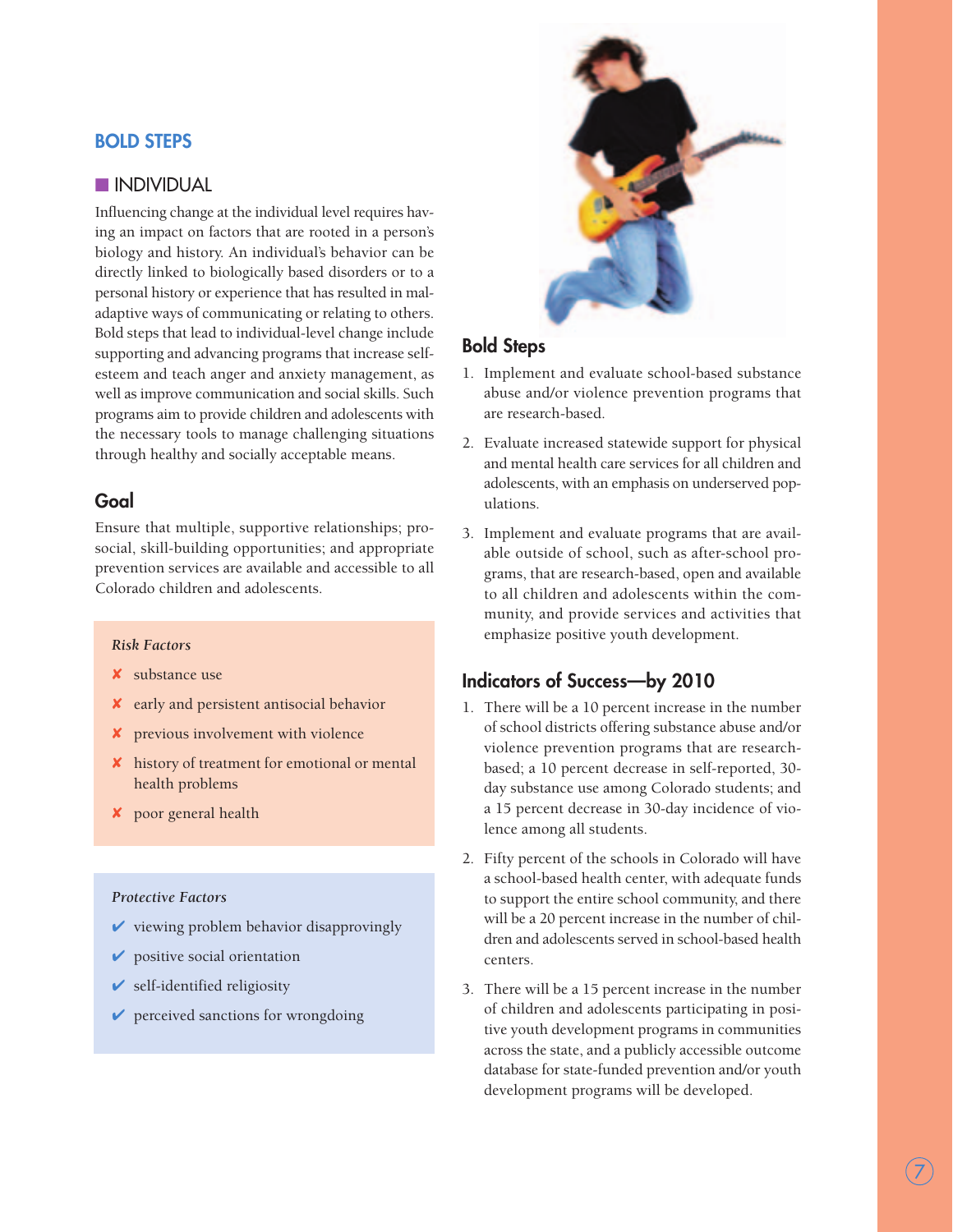#### <span id="page-11-0"></span>■ RELATIONSHIP

Influencing change at the relationship level involves having an impact on the way in which proximal social relationships, such as relationships with peers, family members and teachers, can decrease the risk for, or protect a child or adolescent from, violence victimization and/or perpetration[.16](#page-15-0) Bold steps that lead to change at the relationship level emphasize strengthening healthy, positive family and peer relationships for all children and adolescents.

#### **Goal**

Create opportunities to support and educate parents, youth peer groups and communities in developing and maintaining healthy relationships.

#### *Risk Factors*

- ✘ family history of problem or antisocial behavior
- ✘ family conflict and/or lack of parental control
- ✘ low socioeconomic status
- ✘ gang involvement
- ✘ having delinquent peers

#### **Bold Steps**

- 1. Implement and evaluate parenting programs that are research-based, and encourage and empower greater family bonding and/or connectedness.
- 2. Implement and evaluate research-based youth prevention programs that emphasize positive, healthy peer relationship development.
- 3. Implement and evaluate strategies that encourage, empower and increase parental or caretaker's involvement in schools and in children's education.

#### **Indicators of Success—by 2010**

- 1. There will be a 15 percent increase in the number of families served by existing research-based parenting programs in communities across the state.
- 2. There will be a 10 percent increase in the number of children and adolescents participating in programs emphasizing positive, healthy peer relationships in communities across the state.
- 3. There will be a 10 percent increase in 30-day reported involvement by parents or caretakers in their children's education.

#### *Protective Factors*

- ✔ family connectedness and/or attachment
- $\blacktriangleright$  high educational expectations from parents or guardians
- $\triangleright$  having friends who participate in socially acceptable activities
- $\triangleright$  sharing in regular activities with parents

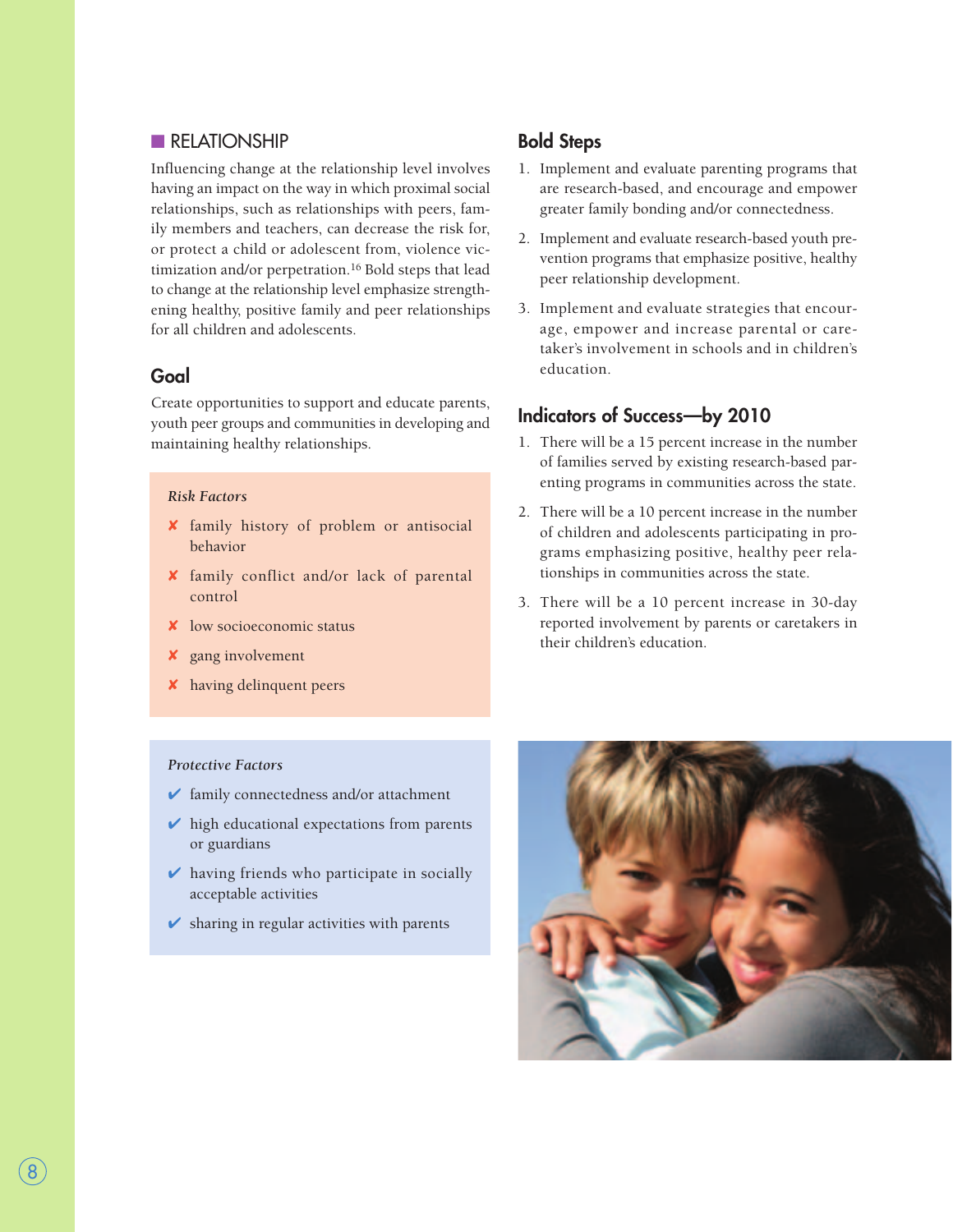#### <span id="page-12-0"></span>■ COMMUNITY

Changes at the community level occur in the context in which social relationships are embedded, such as schools, churches and neighborhoods, and seek to identify the characteristics of these settings that are associated with violent victimization or perpetratio[n.17](#page-15-0) Bold steps in addressing rates of violence in communities encourage strengthening community support for reducing risk factors that lead to child and adolescent violence and promoting positive youth development communitywide.

#### **Goal**

Develop and strengthen community-level partnerships that include youth and that provide information and education to improve the coordination of services that prevent violence and create safe, healthy schools and communities.

#### *Risk Factors*

- ✘ availability of alcohol, tobacco, and other drugs
- ✘ availability of firearms
- ✘ community disorganization
- ✘ academic failure beginning in late elementary school
- ✘ truancy

#### *Protective Factors*

- $\triangleright$  bonding with caring adults
- $\triangleright$  available resources and opportunities
- $\triangleright$  healthy community norms and expectations
- ✔ commitment and/or bonding to school
- $\blacktriangleright$  high academic achievement

#### **Bold Steps**

1. Strengthen and expand research-based mentoring programs community-wide.

- 2. Foster community investment in positive youth development services, involving all relevant community agencies and service providers.
- 3. Create school and community partnerships that enable every child to be successful in school. Such strategies may include academic improvement programs, increased opportunity for school involvement and after-school activities (Boys and Girls Clubs, job opportunities, community outreach programs, etc.).
- 4. Develop and use school-based curricula that integrate violence prevention into lessons that prepare students to succeed academically.
- 5. Include adolescents as advisors and collaborators in the decision-making process for all violence prevention and positive youth development activities.
- 6. Enhance engagement and bonding of children and adolescents with caring adults.
- 7. Emphasize and assist in the development of initiatives that generate community support for child and adolescent violence prevention practices.

#### **Indicators of Success—by 2010**

- 1. There will be a 10 percent increase in the number of children and adolescents served and a 10 percent increase in the number of adult volunteers in mentoring programs in communities across the state.
- 2. There will be greater opportunities for, and variety in, activities available outside of school offered in communities throughout the state.
- 3. The number of students reporting feeling safe at school will increase by 10 percent.
- 4. School discipline measures required to address violence will decrease by 15 percent and overall academic achievement will improve throughout the community and statewide.
- 5. The number of youth who report that an adult cares for them or that report having bonded with a caring adult will increase by 10 percent.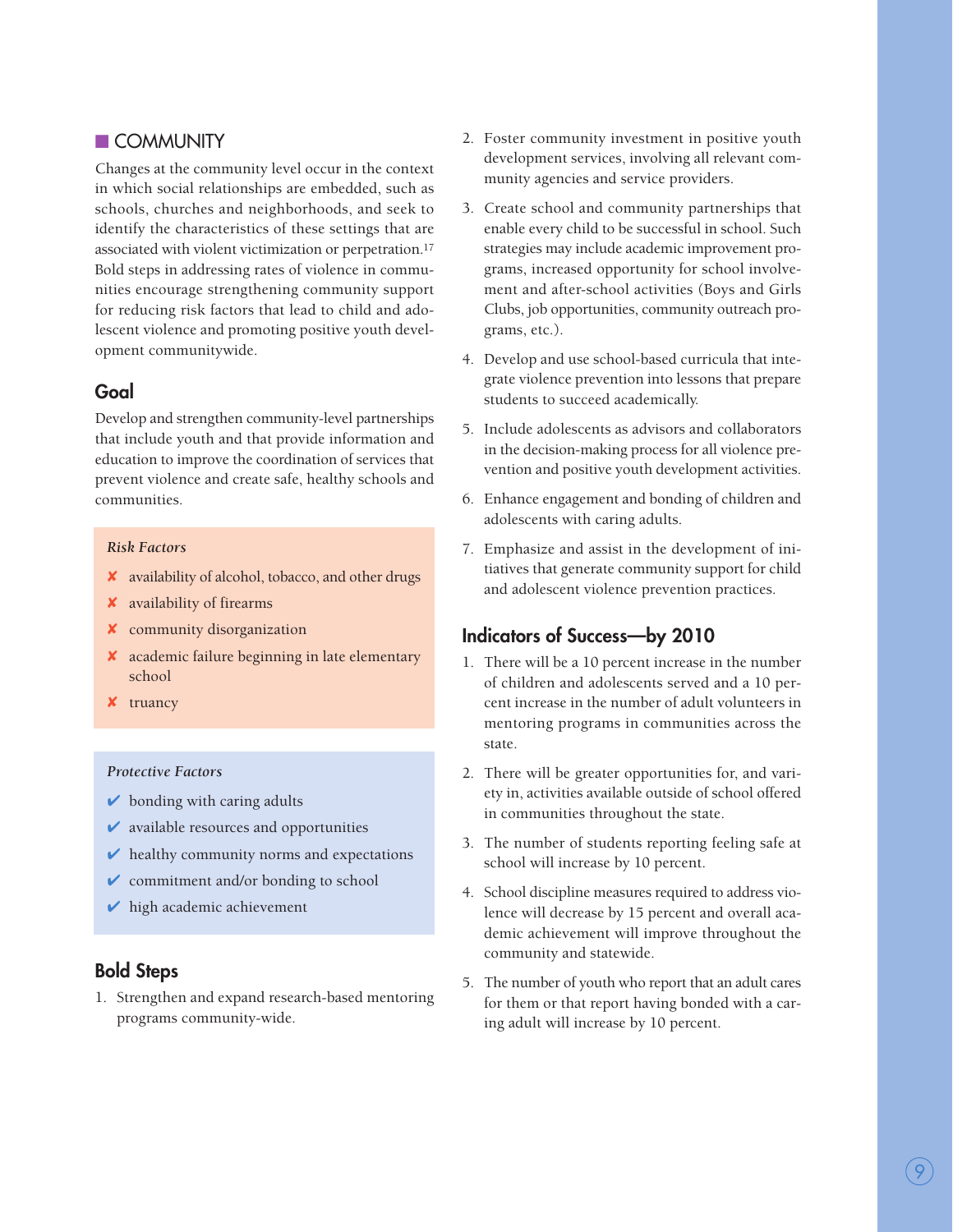#### <span id="page-13-0"></span>■ SOCIETY

Societal change means addressing risk and protective factors at the systems level, where the larger issues that affect rates of child and adolescent violence reside. An example is changing cultural norms that support the contexts in which violence often occurs, such as racism, classicism, or heterosexis[m.18](#page-15-0) Bold steps in initiating societal change include generating political engagement in communities and garnering legislative support for the development of policies that promote social justice and eliminate barriers to quality of life. These barriers often are based on race, ethnicity, sexual preference or socioeconomic class. Changing cultural norms that support violent behavior while creating norms that support equality and positive youth development are essential components of any bold step taken to generate change at the societal level. Change at the societal level requires vision and time, with goals that are far-reaching and difficult, but not impossible, to attain.

#### **Goal**

Promote cultural change by increasing prevention research, expanding collaboration, building legal advocacy, creating effective marketing strategies and leveraging resources.

#### *Risk Factors*

✘ poverty

✘ health disparities

#### *Protective Factors*

- $\vee$  adequate and affordable health care and access to health care services
- $\vee$  respect for diversity and an emphasis on equality

#### **Bold Steps**

- 1. Prioritize and encourage increased political support for child and adolescent violence prevention efforts that focus on decreasing disparities for underserved populations.
- 2. Improve local and individual educational and health-related services for those who are underserved.
- 3. Implement and evaluate social marketing campaigns and educational tools that promote positive youth assets.
- 4. Use the expertise of young people to strengthen political will, and encourage youth involvement in organizational and grass roots activities.
- 5. Identify and question structural barriers, such as ineffective policies and systems that inhibit the development of effective youth violence prevention and positive youth development practices.

#### **Indicators of Success—by 2010**

- 1. There will be an increase in policies and/or funding that support violence prevention and positive youth development.
- 2. Access to educational and health-care services for traditionally underserved children and youth will improve significantly.
- 3. The majority of social marketing campaigns and educational tools intended to have an impact on child and adolescent violence will portray the strengths of young people rather than highlight risks and weaknesses.
- 4. More youth will be involved in every community and statewide initiative intended to have an impact on their health, safety, education and behavior, and adults' perception of youth as positive, productive and contributing members of society will increase throughout the community and statewide.
- 5. Former structural barriers will be replaced by policies and systems that are proven effective and use positive youth development practices.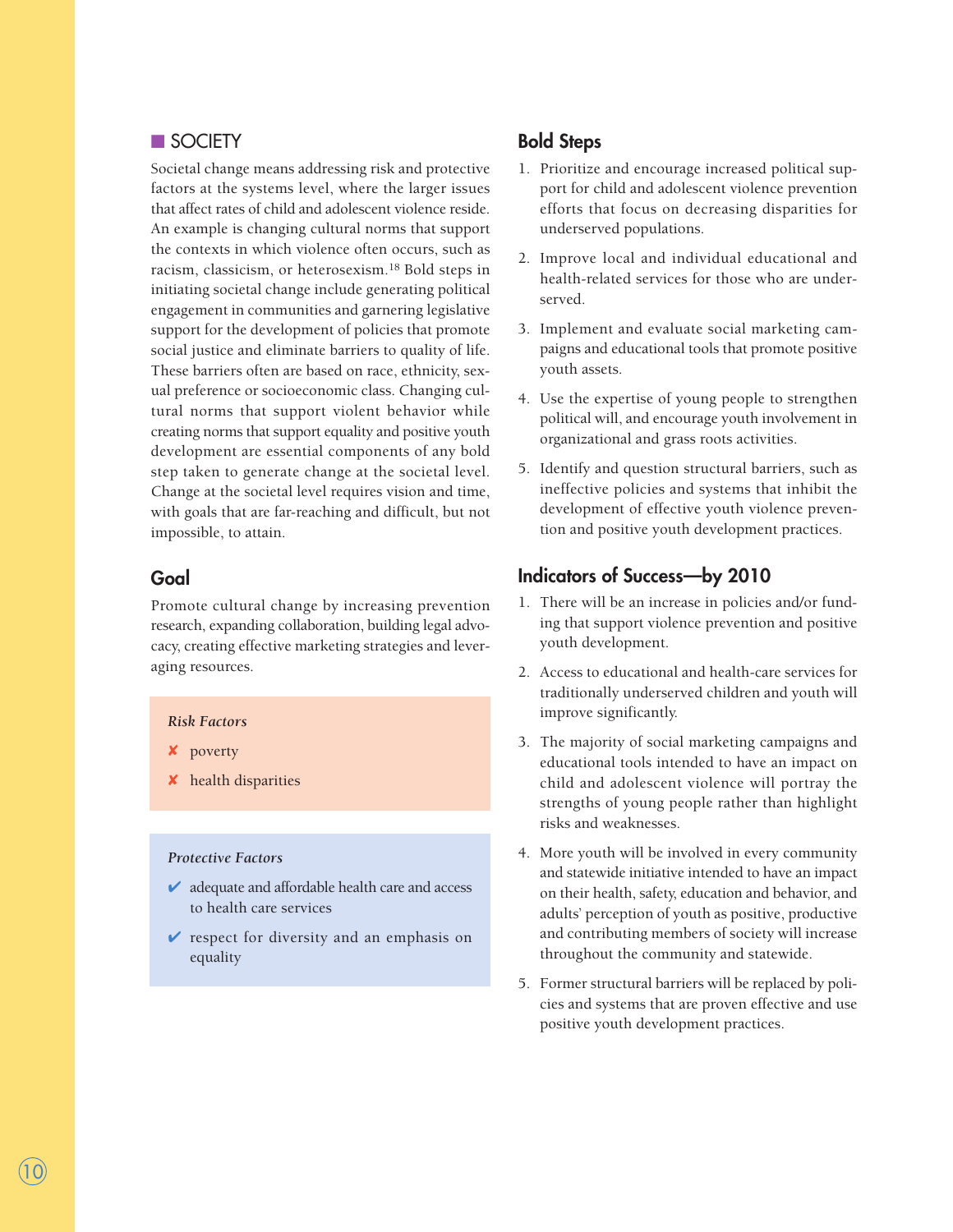# <span id="page-14-0"></span>Why Integrate?

#### **Integration**

- an act or instance of combining into an integral whole.
- behavior, as of an individual, that is in harmony with the environment
- *psychology*—the organization of the constituent elements of the personality into a coordinated, harmonious whole.

(**<http://dictionary.reference.com/>**)

The of the primary goals identified by the Vio-<br>
Lence Prevention Advisory Group and the<br>
Centers for Disease Control and Prevention<br>
at the outset of this two-year planning project, cullence Prevention Advisory Group and the Centers for Disease Control and Prevention minating in this strategic plan, was to recommend creative and integrated approaches for conducting child and adolescent violence prevention. Violence prevention programs typically have been implemented in a focused fashion, independent of other violence prevention efforts. Presently, one community may have separate school dropout, bullying, tobacco, suicide, teen-dating violence, drug abuse and gang prevention programs that operate concurrently, competing for time, expertise and resources. Given limited resources, it is imperative that strategies and efforts are coordinated and combined to effectively mitigate child and adolescent violence.

The Violence Prevention Advisory Group predicts that, by integrating approaches and focusing on addressing shared risk and protective factors for multiple types of violence, Colorado will see significant reductions in youth violence perpetration and victimization. More importantly, empowering communities to implement strategies that emphasize and enhance the strengths of children, youth and adults within a community will improve the overall safety, health and happiness of the community.

Integrated approaches also may reduce the need for communities to "decide" which type of violence is most severe and in need of action. Communities currently



are unable to address every type of violence, resulting in an emphasis on some and not others. For example, a community may identify bullying as a pressing issue and dedicate resources to a specific bullying prevention program. This same community also may have a significant teen-dating violence issue but have inadequate resources to address it simultaneously. An approach that potentially has an impact on bullying and teen-dating violence leverages resources. While strengthening family connectedness may not directly address bullying and teen-dating violence, research suggests that family connectedness is a protective factor for most types of child and adolescent violence. Thus, by implementing a research-based program that encourages family connectedness, such as the Nurse Home Visitor Program, rates for multiple types of child and adolescent violence may decrease based on the efficacy of enhancing a shared protective factor throughout a community.

In adopting the strategies highlighted in this strategic plan, state agencies will lay the foundation for decreasing the burden of youth violence in Colorado. Success with implementing the bold steps at the community level will expand the breadth of knowledge about integrated approaches and will advance the science of prevention. The Violence Prevention Advisory Group and the Colorado Department of Public Health and Environment will work diligently to promote an integrated approach to child and adolescent violence prevention so that communities throughout Colorado will be places where children and adolescents are safe and healthy.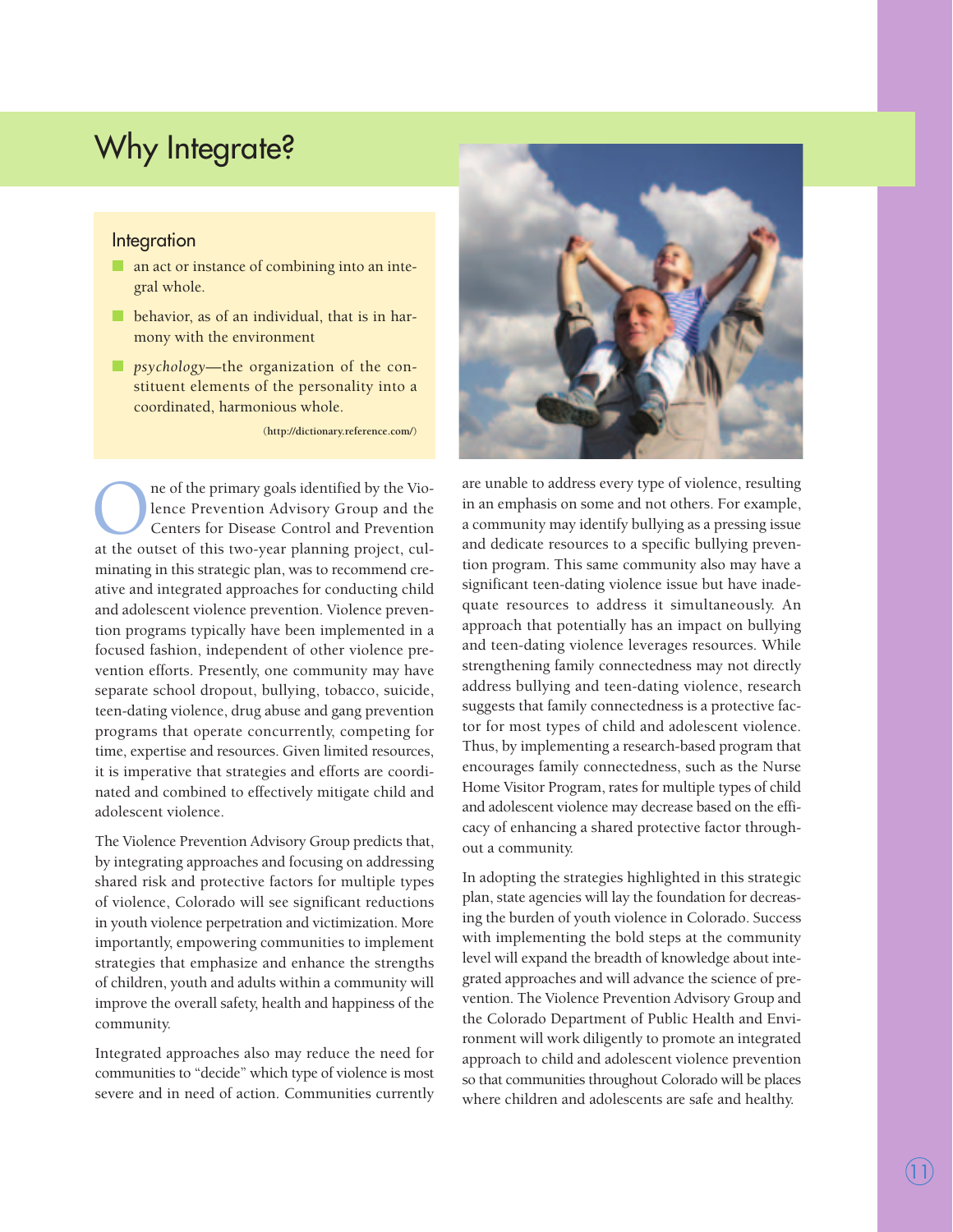# <span id="page-15-0"></span>**Endnotes**

- 1. Catalano, R.F., and Hawkins, J.D. (1996). The social development model: A theory of antisocial behavior. In J.D. Hawkins (Ed.), *Delinquency and crime: Current theories* (pp. 149–197). New York: Cambridge University Press.
- 2. Resnick, MD, and Rinehart, PM. (2004). Influencing behavior: The power of protective factors in reducing youth violence. Center for Adolescent Health and Development, University of Minnesota. 200 Oak Street SE, Suite 260, Minneapolis, MN.
- 3. Search Institute. (2004). 40 Developmental Assets. [Available online: http://www.search-institute.org/](http://www.search-institute.org/assets) assets.
- 4. Krug, EG et al., eds. World report on violence and health. Geneva, World Health Organization, 2002.
- 5. U.S. Department of Health and Human Services. (2001). *Youth Violence: A Report of the Surgeon General.* Rockville, MD: U.S. Department of Health and Human Services, Centers for Disease Control and Prevention, National Center for Injury Prevention and Control; Substance Abuse and Mental Health Services Administration, Center for Mental Health Services; and National Institutes of Health, National Institute of Mental Health.
- 6. Ibid.
- 7. Ibid.
- 8. National Institute on Alcohol Abuse and Alcoholism. (2005). *Module 3: Preventing Alcohol Abuse and Dependence*. Available online: http://pubs.niaaa. [nih.gov/publications/Social/Module3Prevention/](http://pubs.niaaa.nih.gov/publications/Social/Module3Prevention/mODULE3.HTML) mODULE3.HTML.
- 9. Ibid.
- 10. Pollard, J.A., Hawkins, J.D., and Arthur, M.W. (1999). Risk and protection: Are both necessary to understand diverse behavioral outcomes in adolescence? *Social Work Research*, 23 (3), 145–158.
- 12. U.S. Department of Health and Human Services. (2001). *Youth Violence: A Report of the Surgeon General.* Rockville, MD: U.S. Department of Health and Human Services, Centers for Disease Control and Prevention, National Center for Injury Prevention and Control; Substance Abuse and Mental Health Services Administration, Center for Mental Health Services; and National Institutes of Health, National Institute of Mental Health.
- 13. Ibid.
- 14. World Health Organization. *World Report on Violence and Health.*
- 15. Ibid.
- 16. Ibid.
- 17. Ibid.
- 18. Ibid.



11. Ibid.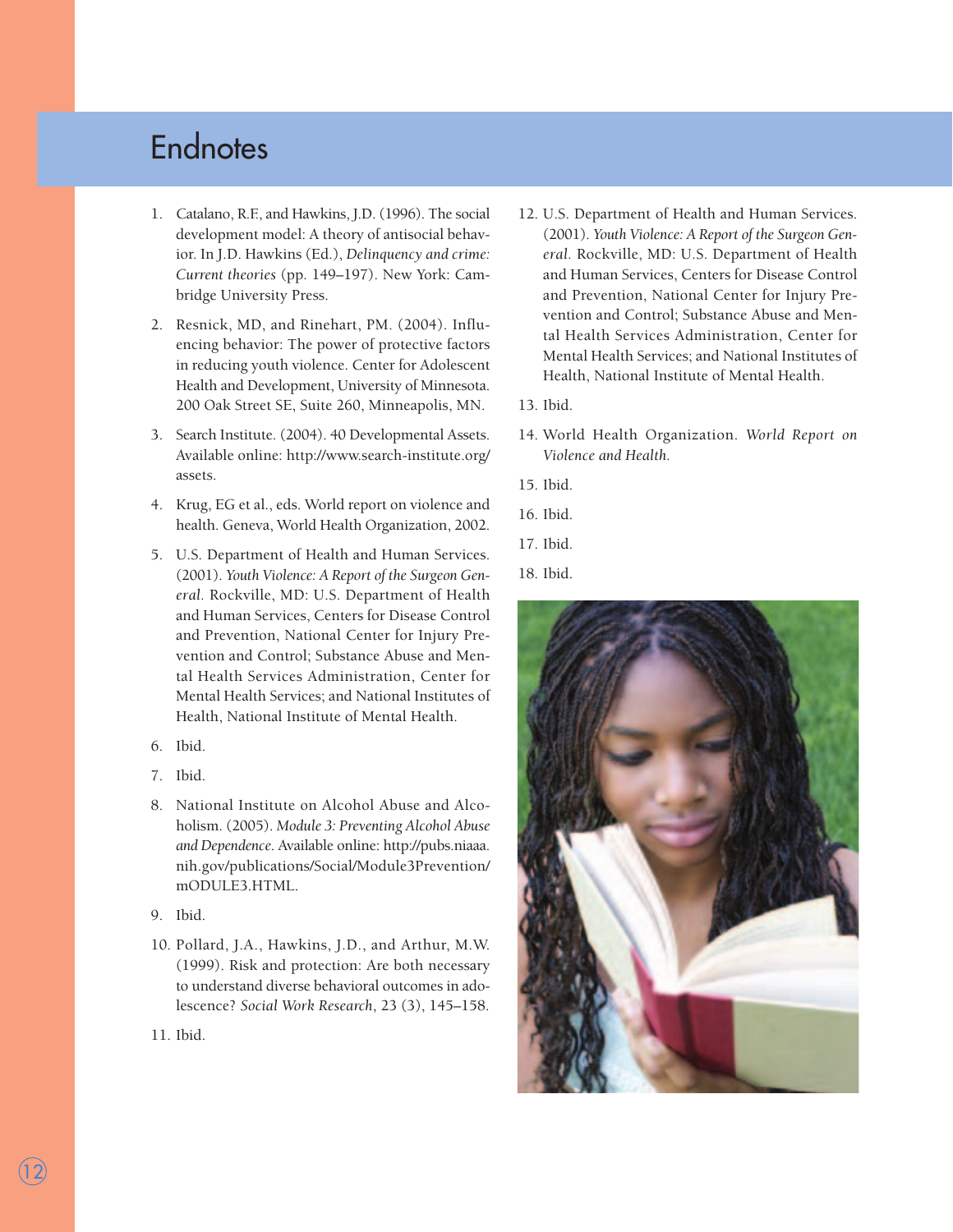# <span id="page-16-0"></span>Acknowledgments

#### **PROJECT COORDINATOR**

**Jarrod Hindman, MS** Youth Violence Prevention Coordinator Program Manager, Office of Suicide Prevention Prevention Services Division Colorado Department of Public Health and Environment

#### **PROJECT PRIMARY INVESTIGATOR**

**Shannon Breitzman, MA** Director; Injury, Suicide and Violence Prevention Unit Prevention Services Division Colorado Department of Public Health and Environment

#### VIOLENCE PREVENTION ADVISORY GROUP

**Karen Abrahamson, MSW, MS** Prevention Field Manager, Alcohol and Drug Abuse Division Colorado Department of Human Services

**Scott A. Bates, MSW** Program Director, Colorado Children's Trust Fund Family Resource Centers Colorado Department of Public Health and Environment

**Anne-Marie Braga, LCSW** Adolescent Health Program Director Colorado Department of Public Health and Environment

**Sharry Erzinger, DrPH** Interim Director of Community Health Sciences Health and Behavioral Sciences University of Colorado at Denver and Health Sciences Center

**Jose Esquibel** Director, Interagency Prevention Systems Colorado Department of Public Health and Environment

**Gina Febbraro, MPH** Director, Tony Grampsas Youth Services Program Colorado Department of Public Health and Environment

**Marleen Fish** Colorado Build A Generation

**Catherine Guerrero** Program Manager, Sexual Assault Prevention Program Colorado Department of Public Health and Environment

**Holly Hedegaard, MD, MSPH** Section Director; Injury, Suicide and Violence Prevention Section Colorado Department of Public Health and Environment

**Stephanie Hoy** Executive Director, Assets for Colorado Youth **Regina Huerter** Executive Director, Crime Prevention and Control Commission **Debbie Layman, MA** OMNI Research and Training, Inc.

**Anna Lopez, MPA** Delinquency Prevention/DMC Coordinator

Colorado Division of Criminal Justice **Myles Mendoza**

Development Director Project PAVE

**Mark Messenbaugh, Esq** Director, Partnership for Youth Development Office of the Colorado Attorney General and the Boys and Girls Clubs of America

**Sharon Mihalic, MA** Director, Blueprints for Violence Prevention Initiative Center for the Study and Prevention of Violence University of Colorado at Boulder

**Alan O'Hashi, MPA** Director of Marketing and Development Assets for Colorado Youth

**P. Antonio Olmos-Gallo, PhD** Mental Health Center of Denver

**Stan Paprocki** Senior Consultant Colorado Department of Education

**William Porter, PhD** Creating Caring Communities

**Barbara Ritchen, BSN, MA** Branch Director; Women, Children and Youth Colorado Department of Public Health and Environment

**Eric Sigel, MD** Associate Professor of Pediatrics Children's Hospital

**Cindy Wakefield** Senior Consultant in Prevention Initiatives Colorado Department of Education

**David W. Wells, MD** Medical Director Division of Youth Corrections

This publication was supported by a grant from the Centers for Disease Control and Prevention, Grant Number U17/CCU824338-02.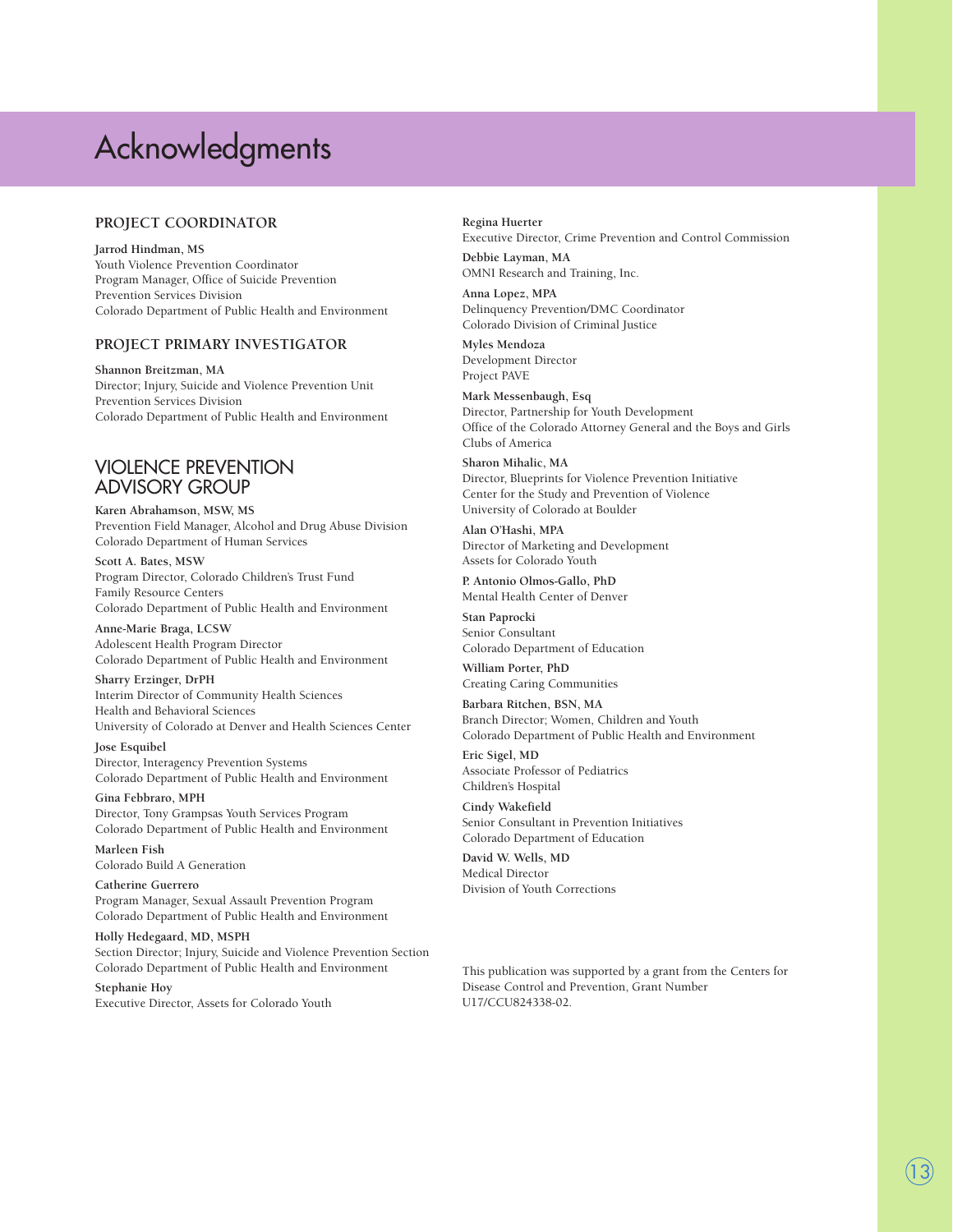